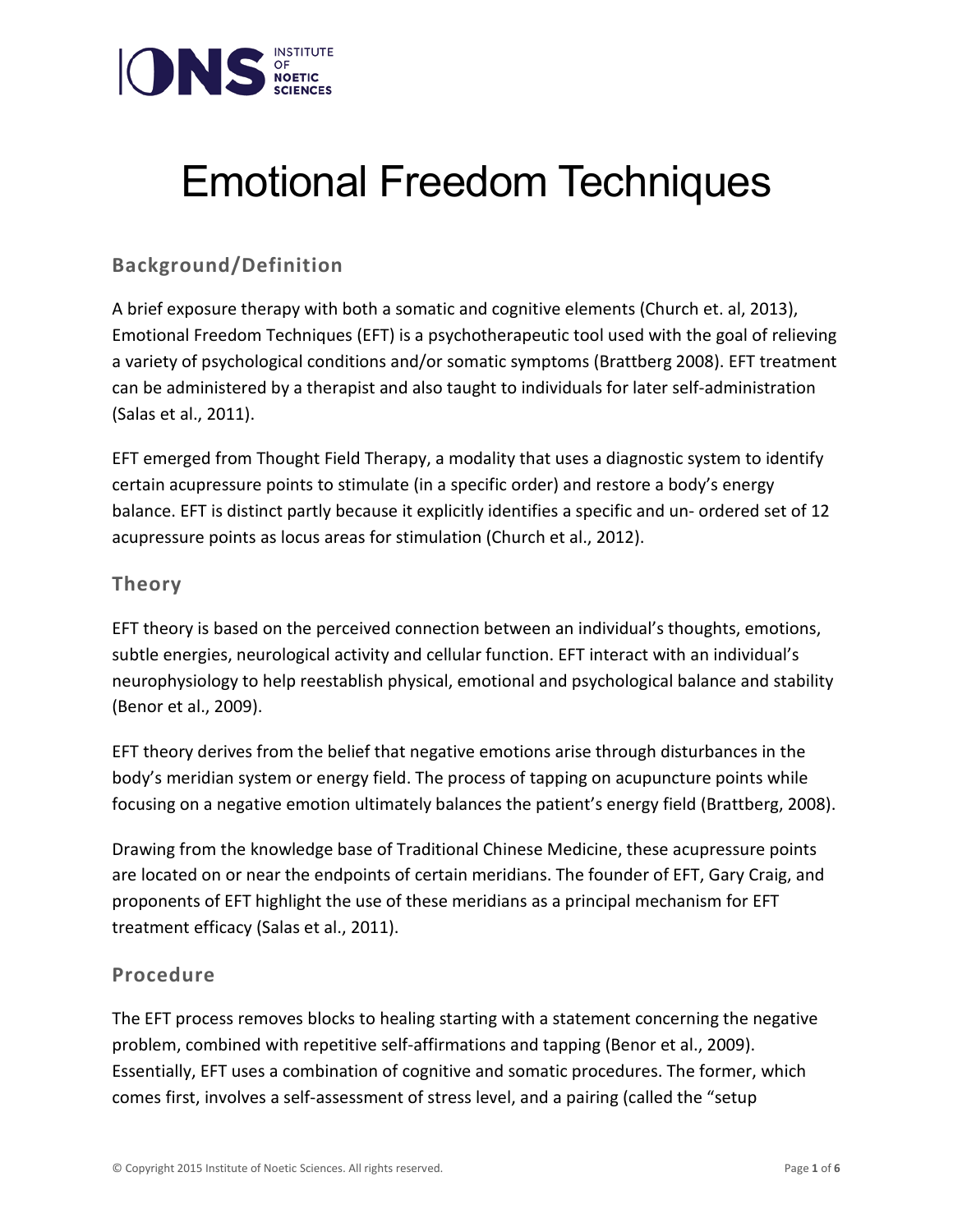

statement") of an exposure statement and a self-acceptance statement. The somatic element then follows and involves rounds of "tapping," either by the therapist or subject, of one or two fingertips on twelve different points on the body while repeating the setup statement (Church, 2010).

#### **Review**

Research on EFT has focused on a wide variety of health problems such as phobias (Lambrou, Pratt, Chevalier, 2003; Salas, Brooks, Rowe, 2011; Wells, Andrews, et. al. 2003), fibromyalgia (Brattberg, 2008), teacher burnout (Reynolds, 2010), anxiety (Andrade & Feinstein, 2003; Benor et al., 2009; Boath, Stewart, & Carryer, 2012), trauma and stress (Church 2010; Church et al., 2012; Swingle 2004), depression (Church, 2012), and food cravings (Stapleton, Peta, et al., 2011; Stapleton, Sheldon, Porter, 2012).

In their studies focusing on phobias and EFT, both Salas, Brooks, and Rowe (2011) and Wells, Andrews, et. al. (2003) reported that their data suggested EFT efficacy and certainly warrant future research. In the former study a lack of follow-up and short intervention period (10 minutes) were acknowledged as limitations (at least in terms of durability of effects). Both groups of authors note that to better test the efficacy of EFT for phobias it must be tested in comparison to existing treatment techniques. They also note that further studies should attempt to isolate the energy component (i.e. tapping specific meridian points), which could be achieved by tapping non-meridian points as a control condition.

One study of EFT as a treatment for phobias contends that the effectiveness of EFT is not attributable to the tapping of meridians, rather it is those characteristics of EFT which are similar to traditional therapy methods for phobias that produce results (i.e. EFT with breathing techniques) (Waite, Holder, 2003). In this same vein, Pignotti and Thyer (2009) argue that in order to ascertain sound experimental evidence for the healing efficacy of EFT itself future studies must employ placebo tapping points and sequences, or control groups with "sham points," as well as wait-list control groups to better isolate the specific treatment outcomes of EFT as an energy therapy.

Several studies reported severe attrition rates, reducing both sample sizes and generalizability of results. For example, Brattberg's (2008) experimental group had a dropout rate of 40% and the author reports the highly positive results with this limiting factor made clear. Lack of motivation, skepticism of the treatment and "too much to do" were cited as reasons for ending compliance. Brattberg suggests a motivational measure such as "contact with good role models who have positive experiences of using EFT" as a possible way to limit attrition.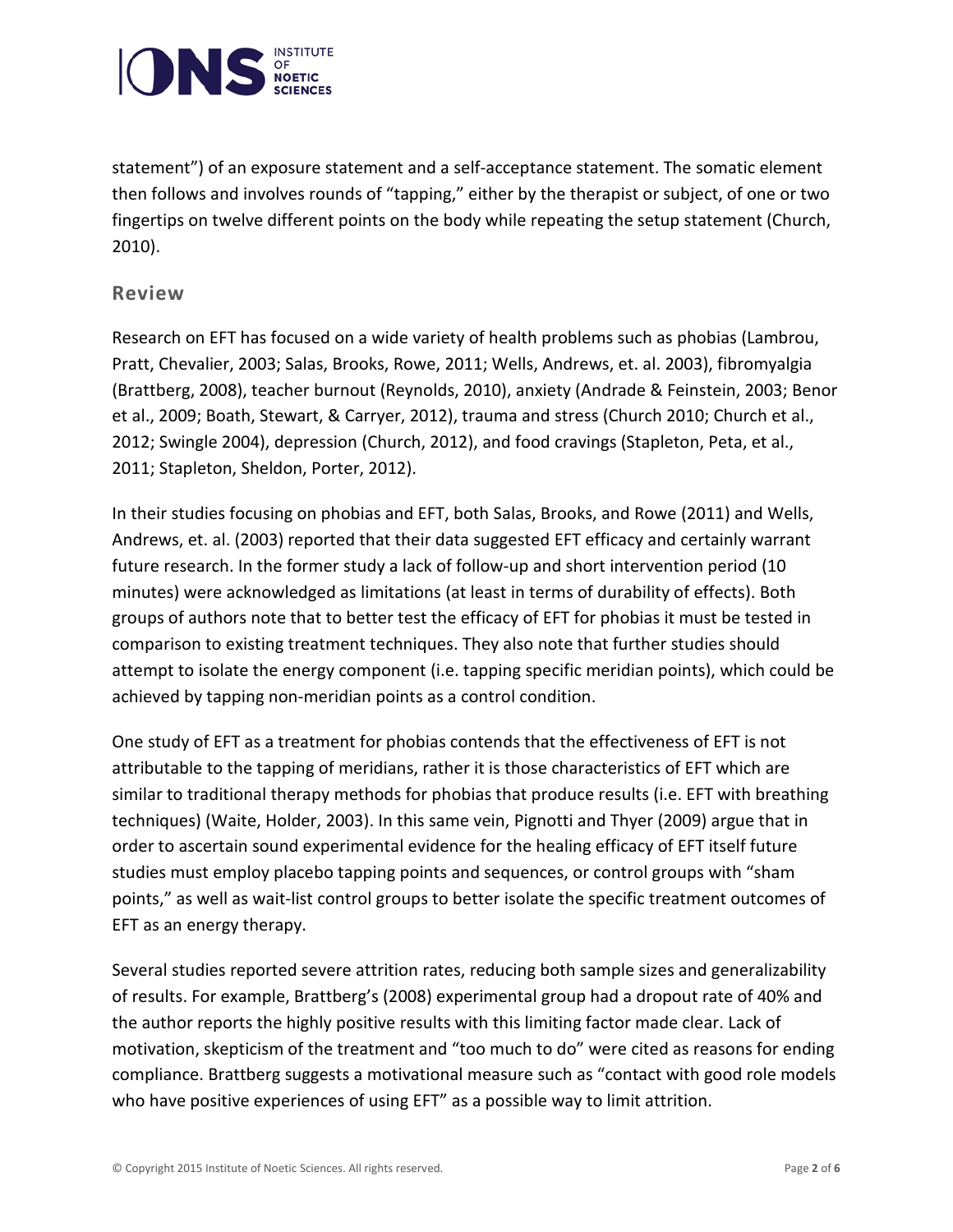

Boath, Stewart, and Carryer (2012) performed a small pilot study testing EFT's effectiveness in ameliorating public speaking anxiety (Presentation Expression Anxiety Syndrome) and reported promising results. As a preliminary study with a small, homogenous sample size, the data do not establish EFT as a definitively effective treatment, but the author's do suggest that the results warrant further study in this area. Other limitations of the study include no control group, an extensive period (nine weeks) between EFT training and the anxiety stimulus (the presentation), a significant drop out rate (33%), no specific instruction to continue tapping after the training, and no compliance assessment (frequency and duration of tapping). The authors note these methodological limitations exist in many of the existing preliminary studies and call for future research with tighter protocols.

In two pilot studies assessing the effectiveness of EFT in reducing the symptoms of trauma (Church, 2010; Church, Piña, et. al., 2012) the authors reported significant effects. Church (2010) tested a population of veterans experiencing symptoms of PTSD. After five days of treatment with EFT, participants were no longer scoring at PTSD levels on standard military tests, and a year-long follow up confirmed the endurance of that progress. These promising results come with a caution from the author that a small sample size and no control group limit generalizability. Future, more extensive and comprehensive research is suggested.

Church, Piña, et. al (2012) tested a population of traumatized teens characterized by "intrusive memories" and "avoidant symptoms." Training in EFT was administered and after one month the intervention group was re-assessed; the data showed that the symptoms no longer presented and scores on the outcome measure had normalized. Again, the sample size was extremely small (eight) but the authors state that the data suggests future research is warranted, specifically to determine "if these effects hold over greater periods of time, how they compare to a placebo or active comparator, and whether client-rated assessments agree with observer-rated instruments." This last factor marks an important condition not found in most of the existing literature and, if used in future studies, would offer a more comprehensive picture of the treatment outcomes.

Church et al. (2012) conducted the first randomized controlled trial of EFT to evaluate a physiological biomarker such as cortisol levels. Another remarkable aspect of the study is its rigorous design which included both active and inactive control groups, and triple- blinding methods that concealed the experimental hypotheses from the not only the subjects and evaluators, but also the therapists. The results are very exciting and set the stage for further research to explore whether EFT affects other physiological systems, including the expression of genes involved in the stress response."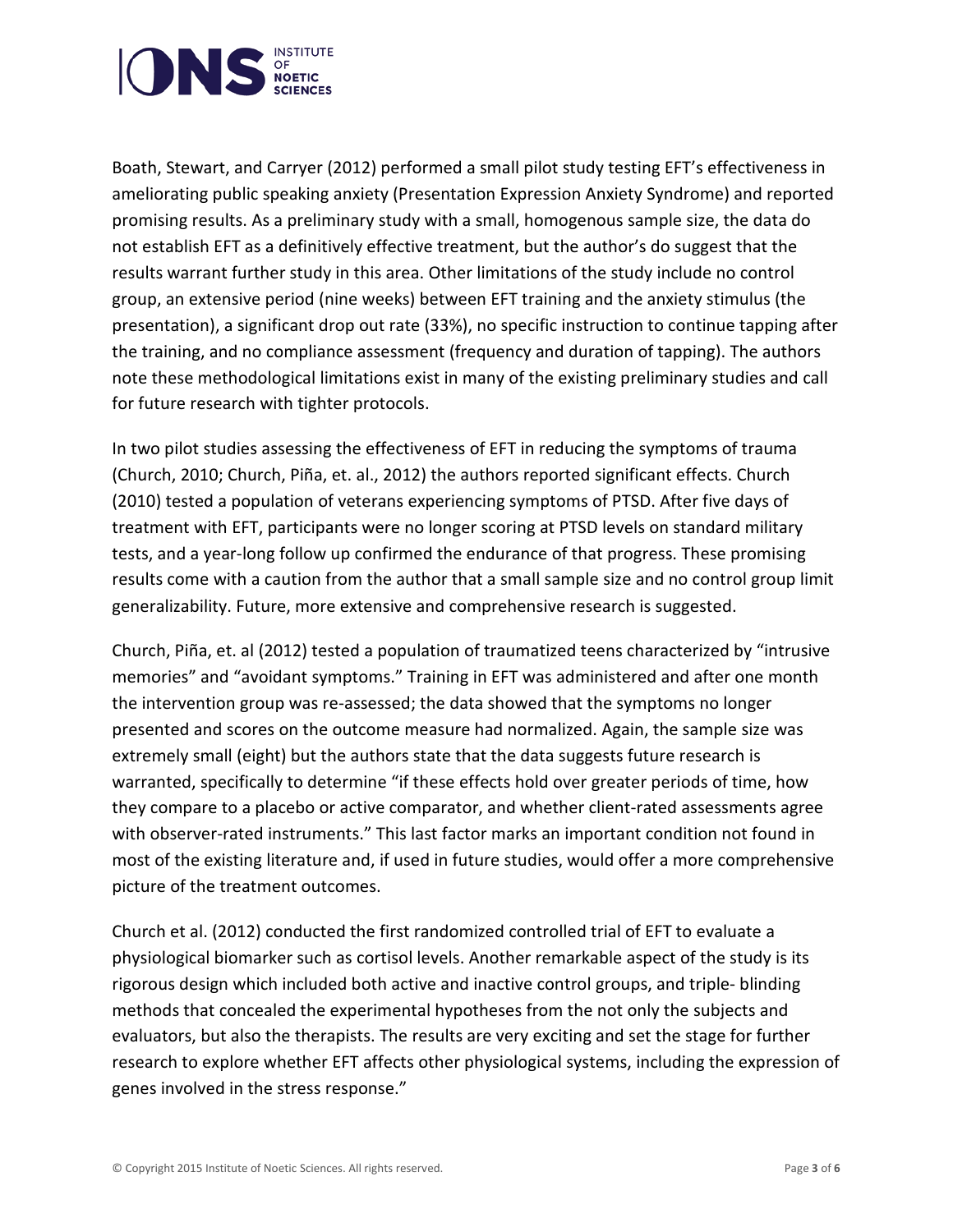

It is evident that while numerous studies in this review demonstrate the apparent effectiveness of EFT treatment, the limitations of this existing research are wide. Almost all the authors have cautioned that while the data suggests efficacy, because of small sample sizes and a slew of other recurring methodological limitations, it lacks confident generalizability; they suggest additional studies with more comprehensive and experimentally rigorous protocols (Benor et al., 2009; Brattberg, 2008; Church et. al, 2009; Church et. al, 2012; Stapleton et al., 2011; Stapleton, Sheldon, Porter, 2012; Swingle, Pulos, 2004; Wells et. al, 2003).

Boath, Stewart and Carryer (2012) echo these conclusions, highlighting the small sample sizes, poorly randomized trials, failures to assess compliance, high dropout rates and the need for more standardized outcome measures as cautionary markers that point to the preliminary status of the evidence for EFT in the literature. They are currently working on a systematic review of EFT and have identified six randomized controlled trials as of April 2012.

## **References**

Andrade, Joaquin, and David Feinstein. "Preliminary report of the first large scale study of energy psychology." (2003).

Benor, Daniel J., et al. "Pilot study of Emotional Freedom Techniques, wholistic hybrid derived from Eye Movement Desensitization and Reprocessing and Emotional Freedom Technique, and cognitive behavioral therapy for treatment of test anxiety in university students." *EXPLORE: the Journal of Science and Healing*, 5.6 (2009): 338-340.

Boath, Liz. "Tapping for PEAS: Emotional Freedom Technique (EFT) in reducing Presentation Expression Anxiety Syndrome (PEAS) in University students." *Innovative Practice in Higher Education*, 1.2 (2012).

Brattberg, Gunilla. "Self-administered EFT (Emotional Freedom Techniques) in individuals with fibromyalgia: a randomized trial*." Integrative Medicine: A Clinician's Journal* (2008).

Church, Dawson. "The treatment of combat trauma in veterans using EFT (Emotional Freedom Techniques): A pilot protocol." *Traumatology*, 16.1 (2010): 55-65.

Church, Dawson, et al. "Single-Session Reduction of the Intensity of Traumatic Memories in Abused Adolescents After EFT A Randomized Controlled Pilot Study." *Traumatology*, 18.3 (2012): 73-79.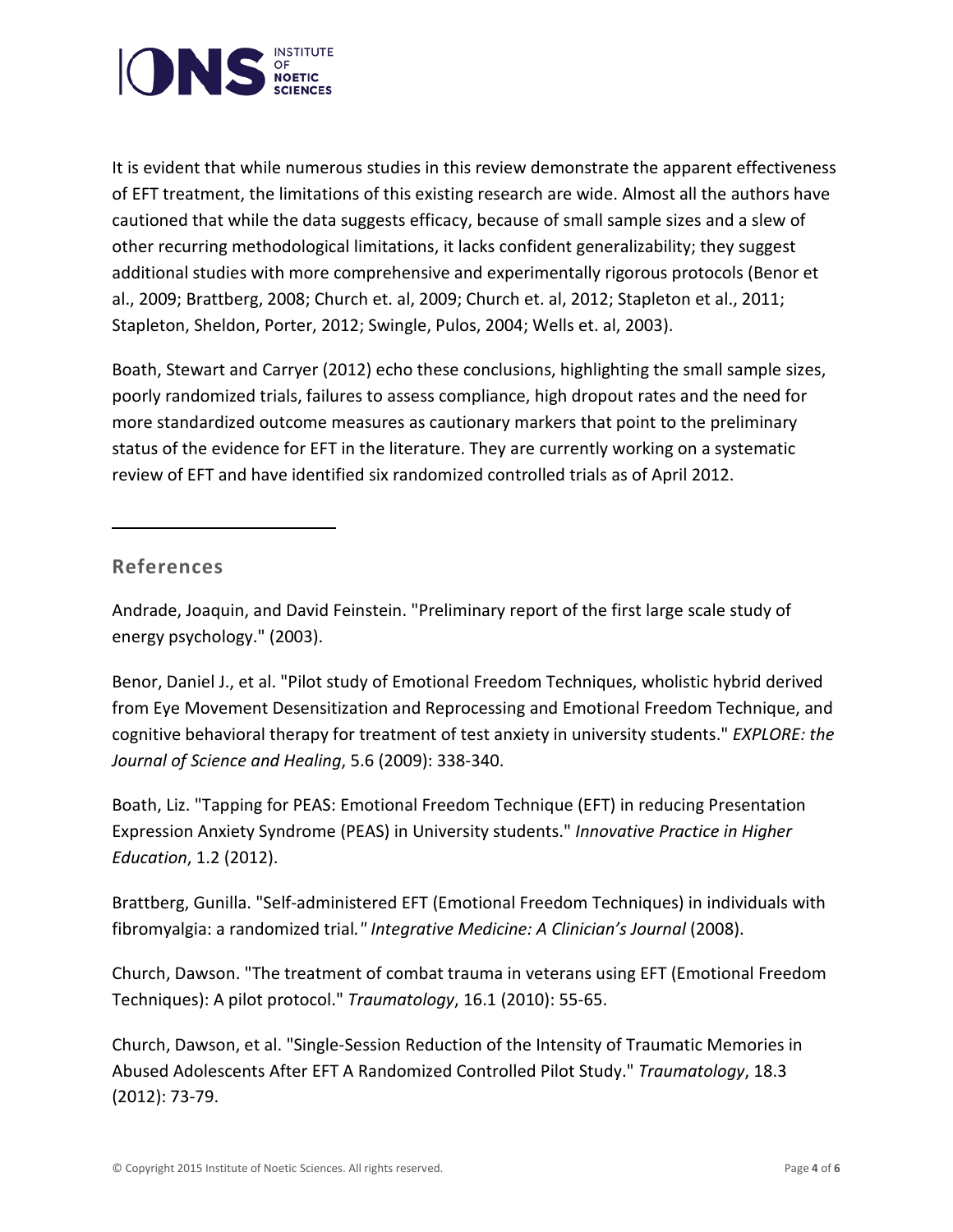

Church, Dawson, Garret Yount, and Audrey J. Brooks. "The Effect of Emotional Freedom Techniques on Stress Biochemistry: A Randomized Controlled Trial." *The Journal of Nervous and Mental Disease* (2012).

Church, Dawson, Linda Geronilla, and Ingrid Dinter. "Psychological symptom change in veterans after six sessions of Emotional Freedom Techniques (EFT): An observational study." [Electronic journal article]. *International Journal of Healing and Caring*, 9.1 (2009).

Church, Dawson, Midanelle A. De Asis, and Audrey J. Brooks. "Brief Group Intervention Using Emotional Freedom Techniques for Depression in College Students: A Randomized Controlled Trial." *Depression Research and Treatment 2012* (2012).

Feinstein, D. (2008). Energy Psychology: A Review of the Preliminary Evidence. *Psychotherapy: Theory, Research, Practice, Training*. 45(2), 199-213.

Flint, Garry A., Willem Lammers, and Deborah G. Mitnick. "Emotional freedom techniques." *Journal of Aggression, Maltreatment & Trauma*, 12.1-2 (2006): 125-150.

Lambrou, Peter, George Pratt, and Gaetan Chevalier. "Physiological and psychological effects of a mind/body therapy on claustrophobia." *Subtle Energies and Energy Medicine*, 14.3 (2003): 239.

Lubin, Hari, and Schneider, Tiffany. "Change is possible: EFT (Emotional Freedom Techniques) with life-sentence and veteran prisoners at San Quentin State Prison." *Energy*, 1.1 (2009).

Pignotti, Monica, and Bruce Thyer. "Some comments on Energy psychology: A review of the evidence: Premature conclusions based on incomplete evidence?" (2009): 257.

Reynolds, Ann E. "Effect of the Emotional Freedom Technique (EFT) on Teacher Burnout." ProQuest LLC (2010).

Salas, Martha M., Audrey J. Brooks, and Jack E. Rowe. "The immediate effect of a brief energy psychology intervention (Emotional Freedom Techniques) on specific phobias: A pilot study." *EXPLORE: The Journal of Science and Healing*, 7.3 (2011): 155-161.

Swingle, P. G. "Emotional Freedom Techniques (EFT) as an effective adjunctive treatment in the neurotherapeutic treatment of seizure disorders." *Energy Psychology: Theory, Research, and Treatment*, 2 (2010): 27-37.